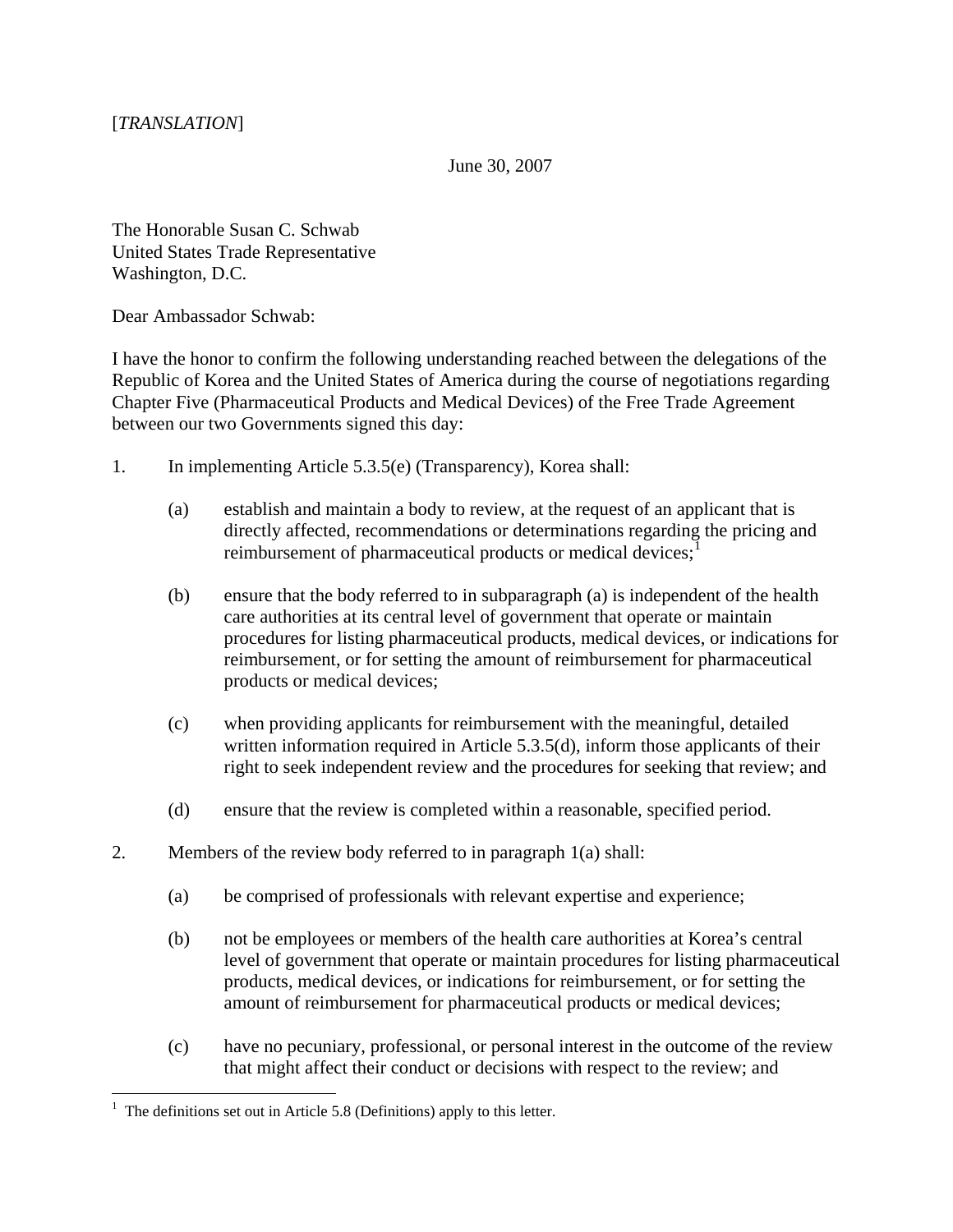(d) be appointed for a fixed period and may not be subject to removal by the health care authorities at Korea's central level of government that operate or maintain procedures for listing pharmaceutical products, medical devices, or indications for the reimbursement, or for setting the amount of reimbursement for pharmaceutical products or for medical devices.

I have the honor to propose that this letter and your letter in reply confirming that your Government shares this understanding shall constitute an integral part of the Free Trade Agreement.

Sincerely,

[*SGN/*] Hyun Chong Kim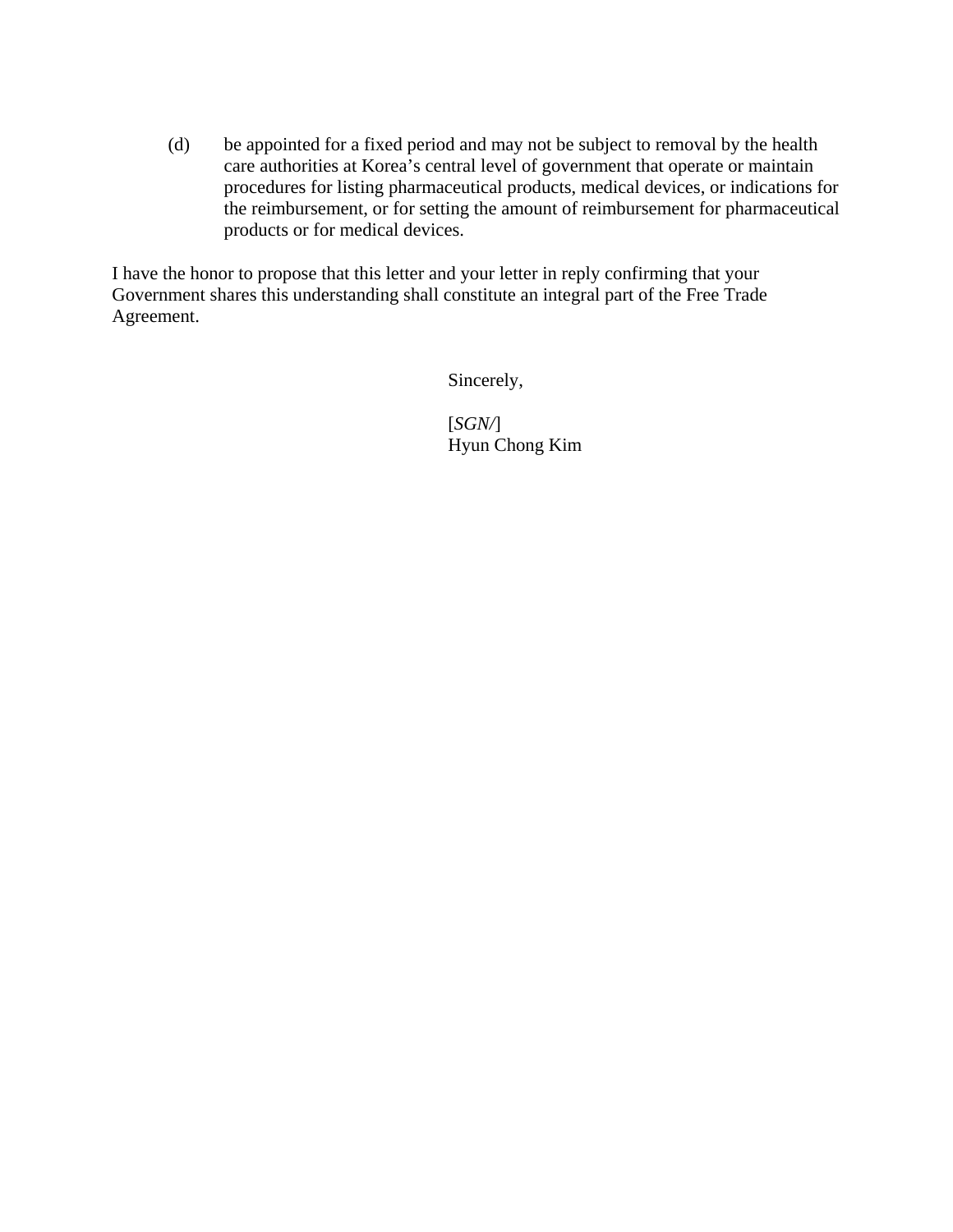June 30, 2007

The Honorable Hyun Chong Kim Minister for Trade Seoul, Republic of Korea

## Dear Minister Kim:

 $\overline{a}$ 

I have the honor to acknowledge receipt of your letter of this date, which reads as follows:

I have the honor to confirm the following understanding reached between the delegations of the Republic of Korea and the United States of America during the course of negotiations regarding Chapter Five (Pharmaceutical Products and Medical Devices) of the Free Trade Agreement between our two Governments signed this day:

- 1. In implementing Article 5.3.5(e) (Transparency), Korea shall:
	- (a) establish and maintain a body to review, at the request of an applicant that is directly affected, recommendations or determinations regarding the pricing and reimbursement of pharmaceutical products or medical  $devices:$ <sup>[1](#page-2-0)</sup>
	- (b) ensure that the body referred to in subparagraph (a) is independent of the health care authorities at its central level of government that operate or maintain procedures for listing pharmaceutical products, medical devices, or indications for reimbursement, or for setting the amount of reimbursement for pharmaceutical products or medical devices;
	- (c) when providing applicants for reimbursement with the meaningful, detailed written information required in Article 5.3.5(d), inform those applicants of their right to seek independent review and the procedures for seeking that review; and
	- (d) ensure that the review is completed within a reasonable, specified period.
- 2. Members of the review body referred to in paragraph 1(a) shall:
	- (a) be comprised of professionals with relevant expertise and experience;
	- (b) not be employees or members of the health care authorities at Korea's central level of government that operate or maintain procedures for listing

<span id="page-2-0"></span><sup>&</sup>lt;sup>1</sup> The definitions set out in Article 5.8 (Definitions) apply to this letter.